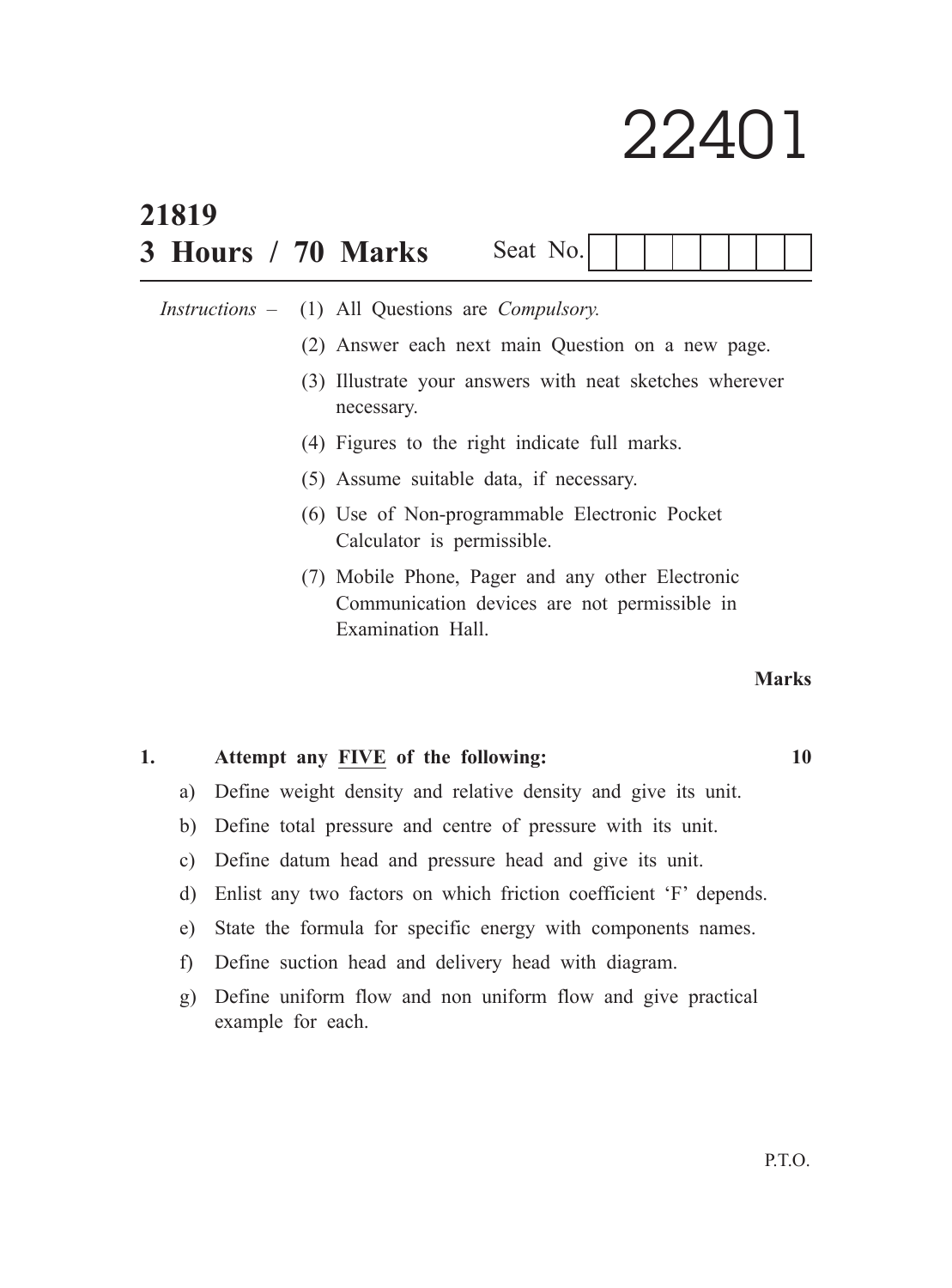#### 22401 [ 2 ]

**Marks**

### **2. Attempt any THREE of the following: 12**

- a) Explain with sketch variation of pressure in horizontal and vertical direction in static liquid.
- b) State and explain Bernoullis theorem with any two practical application of it.
- c) Find the discharge through the pipeline 20 cm in diameter and 1500 m long . The drop in water level is 10 m. Assume  $F = 0.02$ . Also draw TEL.
- d) A 15 cm diameter pipe suddenly enlarge to 20 cm diameter. Calculate discharge through pipe if loss of head due to sudden enlargement is 30 cm of water.

#### **3. Attempt any THREE of the following: 12**

- a) Explain the procedure for measurement of density of an oil in laboratory.
- b) A differential manometer connected to two pipes A and B in a pipeline containing an oil of specific gravity 0.75. A manometer reading is 0.75 m of calcium carbide of specific gravity 1.05 .Find the pressure difference in kPa. If points A and B are at the same level and oil flows from A to B as shown in Fig. No. 1.



**Fig. No. 1**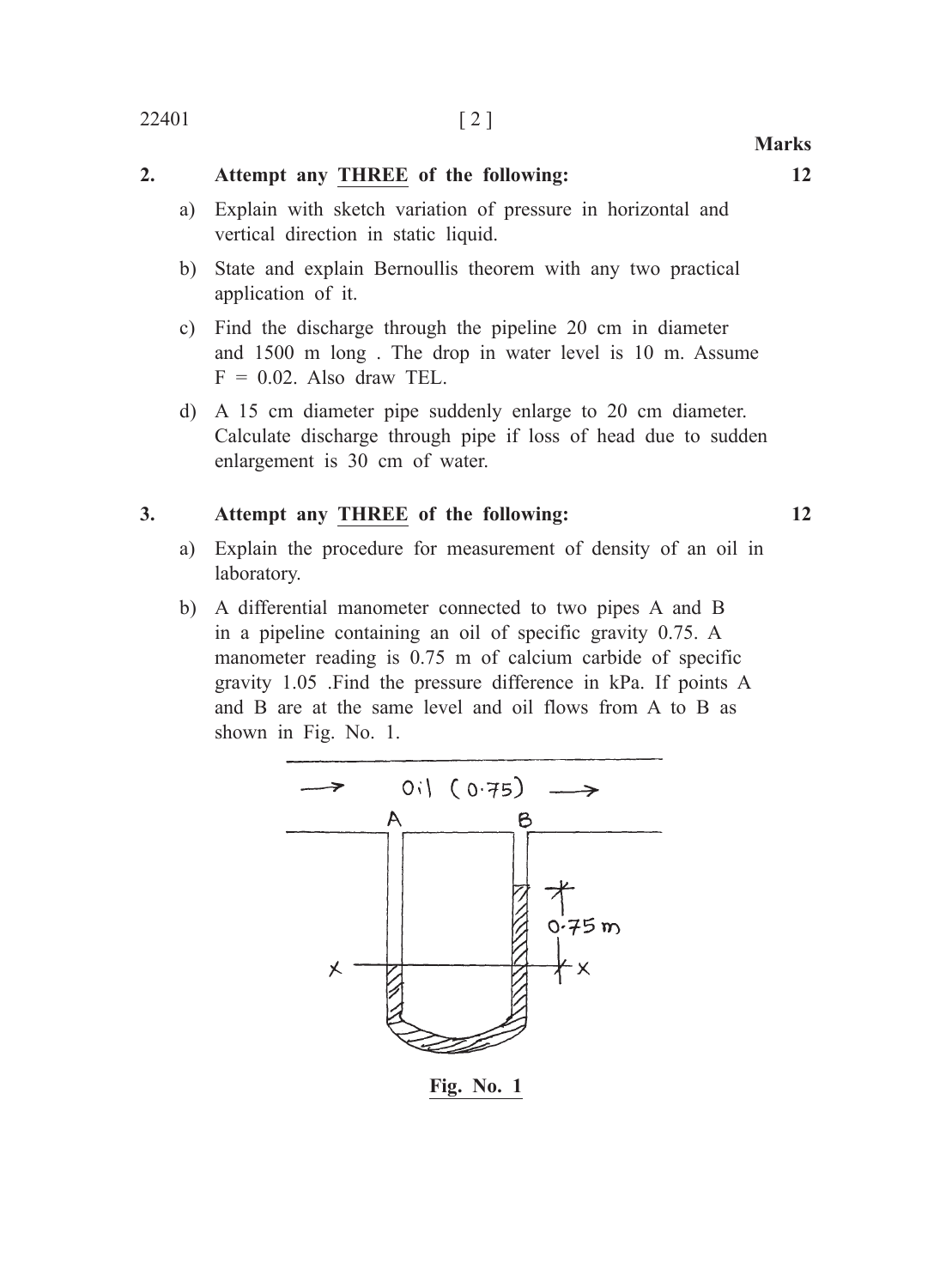- c) Explain with sketch working of syphon pipe.
- d) State with sketch different shapes of Artificial channels. Give the formula for wetted area, wetted perimeter for any two.

#### **4. Attempt any THREE of the following: 12**

- a) Differentiate Reciprocating pump with centrifugal pump.
- b) (i) Explain Dupuit's equiation for equivalent pipes.
	- (ii) Define Moody's diagram with its use.
- c) (i) Define Reynold's number and give any two applications of it.
	- (ii) Find the discharge flowing through a pipe of 10 cm dia and velocity is 1 m/sec.
- d) A circular plate of 4m diameter is immersed in water such that its greatest and least depth below the free surface of water are six meters and four meters respectively. Calculate:
	- (i) Total pressure on one face of the plate.
	- (ii) The position of centre of pressure.
- e) Define surface tension and capillarity with sketch. Give practical example of each.

#### **5. Attempt any TWO of the following: 12**

- a) State the classification of losses in pipe with suitable sketches and equations for each.
- b) Determine the most economical section of a trapezoidal channel for carrying discharge 15  $\text{m}^3/\text{sec}$  with bed slop of 1:4500. The side slopes are 4H:3V. Take Manning's constant 0.015.